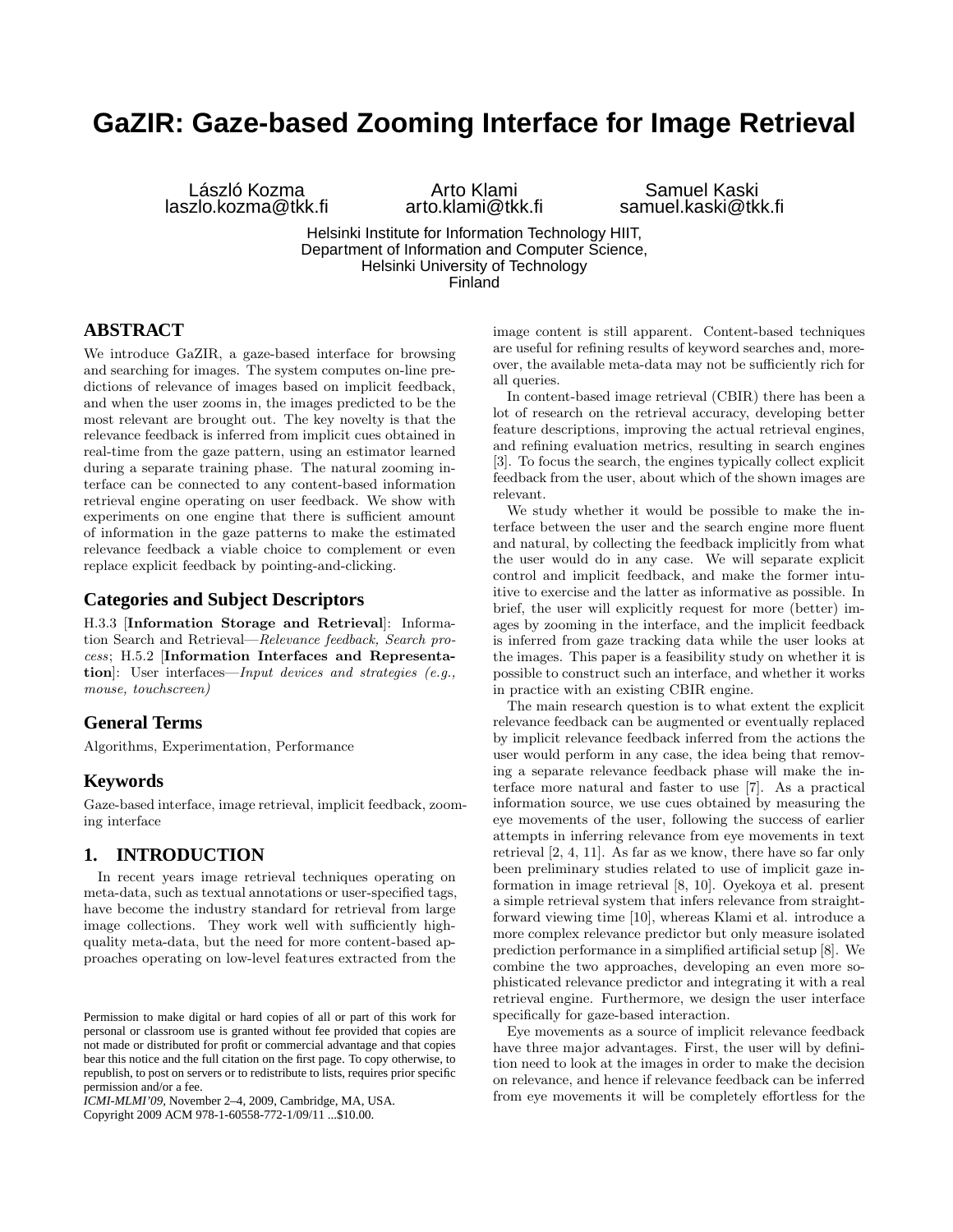user. The user just "looks at the images" as he normally would. Secondly, the rich implicit feedback from eye movements may help in the extremely hard problem of solving "I will know it when I see it"-type of search tasks, where the goal is ill-defined at best. Such tasks cannot be solved even with meta-data if the user is not able to formulate explicit queries. The third main advantage of using gaze tracking is that with suitable hardware it is usable in mobile settings when the hands cannot be used, and for users with motor disabilities [1, 16]. While commercial gaze trackers are not yet wide-spread, recent developments [14] suggest that lowcost, robust eye tracking will be possible in the near future also in standard desktop and mobile devices.

Gaze is used to explicitly guide the interface in Dasher, a system for gaze-based text entry [16] which has been one source of inspiration for our work. In Dasher a language model will offer choices for the next letters to be typed, with size of the letters on the display being proportional to their predicted likelihood of being selected. Then the user will look at the next letter in a zooming interface where new letters will appear with speed controlled by gaze as well. In our case the letters correspond to images, of which the ones predicted to be most relevant are shown, and the user scrolls to get more images. Most of the other features of the systems are different, however; most notably the explicit vs implicit feedback by the gaze. In explicit gaze-driven setups, care has to be exercised to avoid the "midas touch" effect, that it is tiring to use the eyes explicitly as control devices for long because everything you look at will be selected [6]. Implicit feedback should not suffer from the same problem the intent is not that the user controls the system with eyes, but instead that information is extracted from natural eye movements.

Several techniques have been proposed for visualization and navigation of large image collections, including methods like zooming and other distortions for displaying the contents, and tree- or cone-like structures for organizing the image collection. A comprehensive review of visual interfaces can be found in [17]. Our interface borrows elements from this body of research, the main goal and novelty being in facilitating the interaction with gaze. The remaining visualization decisions were made to create a simple and intuitive interface.

In the remainder of the paper, we first describe the interface and how it interacts with the gaze tracker and the retrieval engine. Then we explain how the relevance of images is predicted from the gaze tracking measurements, and demonstrate with user experiments that the accuracy of the relevance predictions is relatively high. Finally, we perform preliminary experiments on actual image retrieval accuracy using the learned relevance predictor. The approach is shown to have promising performance with high accuracy in certain kinds of search tasks. Work still remains, however; in particular, the performance is not high for all users and search tasks.

# **2. GAZIR**

### **2.1 Interface**

The browsing interface is designed to elicit and collect maximal amount of information from gaze while still being a natural interface for browsing the image collection. Figure 1 illustrates the interface, showing three concentric rings



Figure 1: Screenshot of the GaZIR interface. Relevance feedback gathered from outer rings influences the images retrieved for the inner rings, and the user can zoom in to reveal more rings.

of images. The outermost ring contains the first ten images shown to the user, the second ring shows images retrieved given the relevance feedback collected from the outermost ring, and the innermost ring takes into account feedback from the two previous rings. The user can zoom the interface inwards and outwards. When zooming inwards the system retrieves another set of images, using all the previous images and their estimated relevancies as feedback, and eventually the older rings will disappear from the display. They can, however, be recalled by zooming out, and the retrieval process can be restarted from any stage by erasing the rings inside the current main ring.

The concentric rings of images were chosen instead of the standard grid-based thumbnail display of most image retrieval interfaces, in order to avoid imposing gaze trajectories based on the structure of the display instead of the content. On a standard grid the users are likely to go through the images in a row-by-row manner, considerably lowering the amount of relevance information the eye movements contain. Completely random placement of images would break this pattern optimally, but a user is likely to find such an interface unpleasant to use. A circle of images provides a compromise between these two goals. It does not lead to scanning patterns as strongly fixed as a grid would, allowing image content to play bigger role in determining where to look, yet it is sufficiently close to standard user interfaces to feel intuitive.

For the purpose of learning the relevance predictor and studying the interface, we perform the experiments in this paper with two simplifications. First, the user is only expected to zoom inwards and not to reset the retrieval process at any stage. Second, the retrieval engine is set to operate in a sequential manner: A new set of images is fetched only when the user zooms in and they are not updated afterwards. An alternative would be to continuously update the set of images on inner rings when the relevance estimates on the outer rings change. These simplifications were made so that we could collect reliable ground truth for learning the relevance predictor. Finally, in the experiments we used mouse wheel for zooming in and out to make the gaze based interaction completely implicit. The interface can alternatively be zoomed with explicit eye control (looking at the center zooms in and looking at the borders zooms out).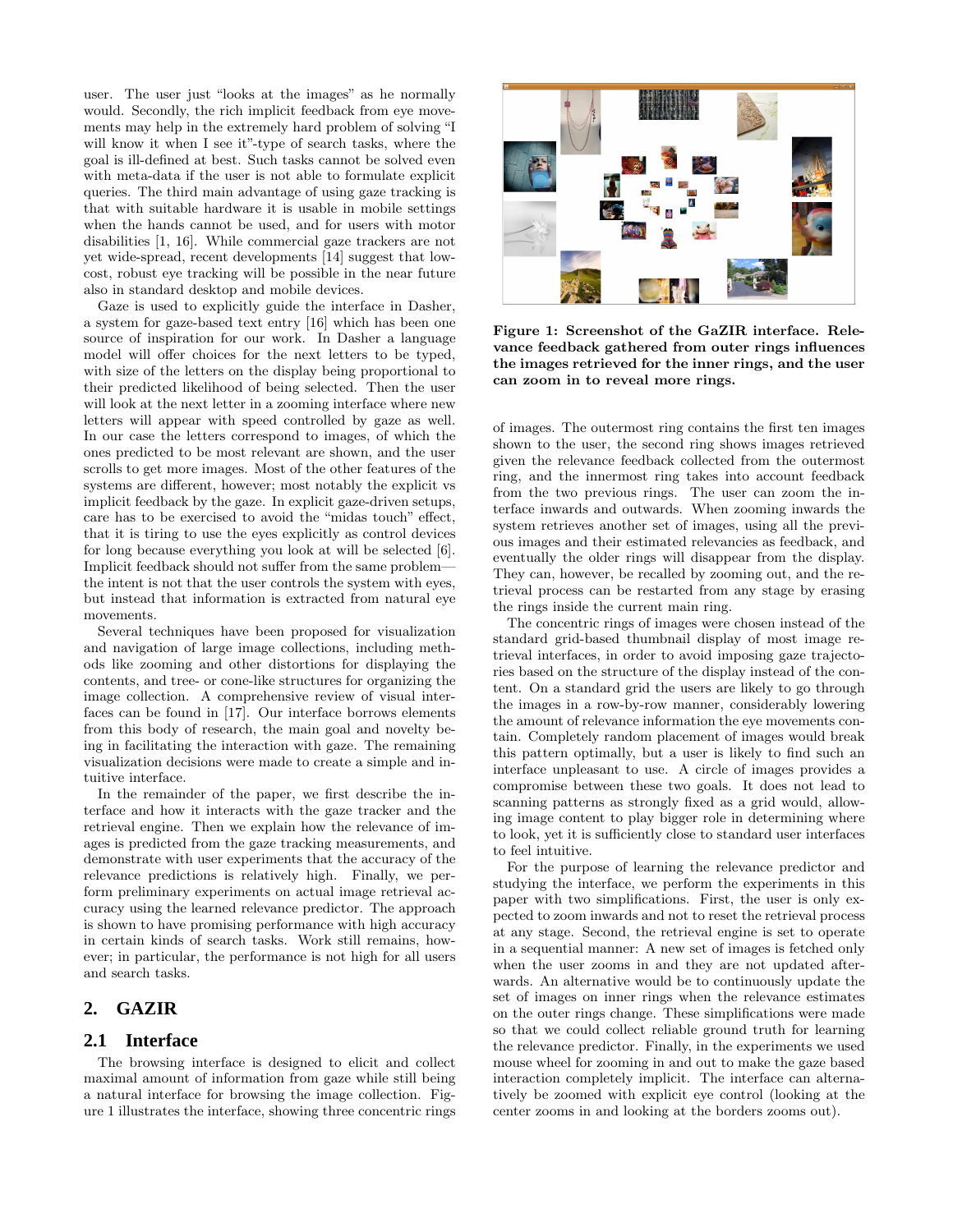

Figure 2: A sample gaze pattern of a user interacting with GaZIR. The line segments indicate saccades, and the joints of two adjoining saccades correspond to the fixation locations. Here the user is primarily looking at images on the outermost ring, only occasionally visiting the inner rings.

### **2.2 Eye movements**

We measured the eye movements with Tobii 1750 eye tracker with 50Hz sample rate. The tracker has a set of infra-red lights and an infra-red stereo camera attached to a standard flat-screen monitor, and the tracking is based on detection of pupil centers and measurement of corneal reflection. See Figure 2 for an example gaze trajectory.

Raw eye measurements are preprocessed by first extracting fixations and saccades with the algorithm described in [13], judging a set of consecutive raw measurements to be a single fixation if they occur within a dispersion of 30 pixels, which at normal viewing distance is equivalent to roughly 0.6 visual degrees (17" screen with resolution of 1280\*1024). A fixation is defined to be a period of at least 120 milliseconds of looking at a single location on screen, and processing of the visual stimulus takes place primarily during fixations [12]. Hence we adopt the common approach of basing our gaze trajectory representation in fixations.

The eye movements are measured for predicting which of the viewed images were relevant for the search. To achieve this, we convert the eye movements into a 17-dimensional feature representation for each image and learn a classifier from these representations to binary relevance labels available in a training phase. The feature representations characterize primarily eye movements between the different images, whereas the information within the images is summarized through averages over all fixations landing on the image. This is because the images are small enough to fall within the parafoveal vision and hence the viewer can typically extract sufficient information on the content by fixating anywhere within the image. Hence, movements within the image are not expected to provide much information in this specific case, even though in general the task influences the scan pattern within the images (see e.g. [15]).

Table 1 lists the features used in the experiments. In brief, the features characterize aspects like how long the image was viewed, how often it was viewed, and how soon after the onset it was viewed for the first time. Some of the features also take into account the overall pattern over the different

circles of the interface. Each raw feature was further preprocessed by the z-transform, by removing the mean and dividing the values by the standard deviation.

#### **2.3 Relevance prediction**

The system needs relevance feedback to be able to choose the set of images displayed on the next circle when zooming in. It is possible to use the interface by explicitly indicating the relevant images, but the main focus of this paper is in investigating whether the explicit feedback can be replaced by implicit feedback inferred from eye movements. The relevance is predicted in real time for all of the images shown within the main circle, using a classifier operating on the features extracted from the gaze trajectory (see Table 1).

To predict the relevancies we use classical logistic regression. If we denote the feature vector of the ith image by  $x_i$ , then the model estimates the probability of that image being relevant as

$$
p(r_i|\mathbf{x}_i) = \frac{1}{1 + \exp(-\mathbf{w}^T \mathbf{x}_i - \alpha)}.
$$

Here w is a projection vector that weights the different features, and  $\alpha$  is a bias term. Both are learned to maximize the likelihood of the true relevancies in labeled training data. The final relevance predictions are made by thresholding the probabilities with a pre-specified threshold  $t$ , so that all images with relevance probability above the threshold are deemed relevant. In absence of further information the threshold is set to  $t = 0.5$ , but depending on whether the retrieval engine is more sensitive to false positives or negatives the threshold can be tuned higher or lower.

We chose logistic regression as the predictor for three main reasons. First, it is very light-weight and hence enables computing the predictions in real-time. It would also be efficient enough for on-line adaptation. Second, the weight vector w reveals information about importance of the different features, enabling us to characterize what kinds of eye movements are predictive of relevance. Finally, it provides probabilities of relevance as output, instead of just discrete predictions of relevant/non-relevant, and could hence be applied in retrieval engines capable of utilizing non-binary feedback.

#### **2.4 Retrieval engine**

The interface can interact with any image retrieval engine that operates through relevance feedback. Our current implementation is built on top of the PicSOM [9] engine that uses self-organizing maps for retrieval and MPEG-7 features for describing the content. As PicSOM utilizes binary relevance feedback, taking into account both positive and negative feedback, we restrict our interface to also send only binary feedback. It should, however, be noted that the relevance predictor could directly provide also probabilities of relevance, and could be trivially extended to multiple levels of relevance (e.g., relevant, not-relevant, no decision).

# **3. EXPERIMENTS**

#### **3.1 Relevance prediction**

#### *3.1.1 Data collection*

We use the MIRFLICKR-25000 [5] database for evaluating the system. To learn the predictor we need training data with known relevance judgments. The data needs to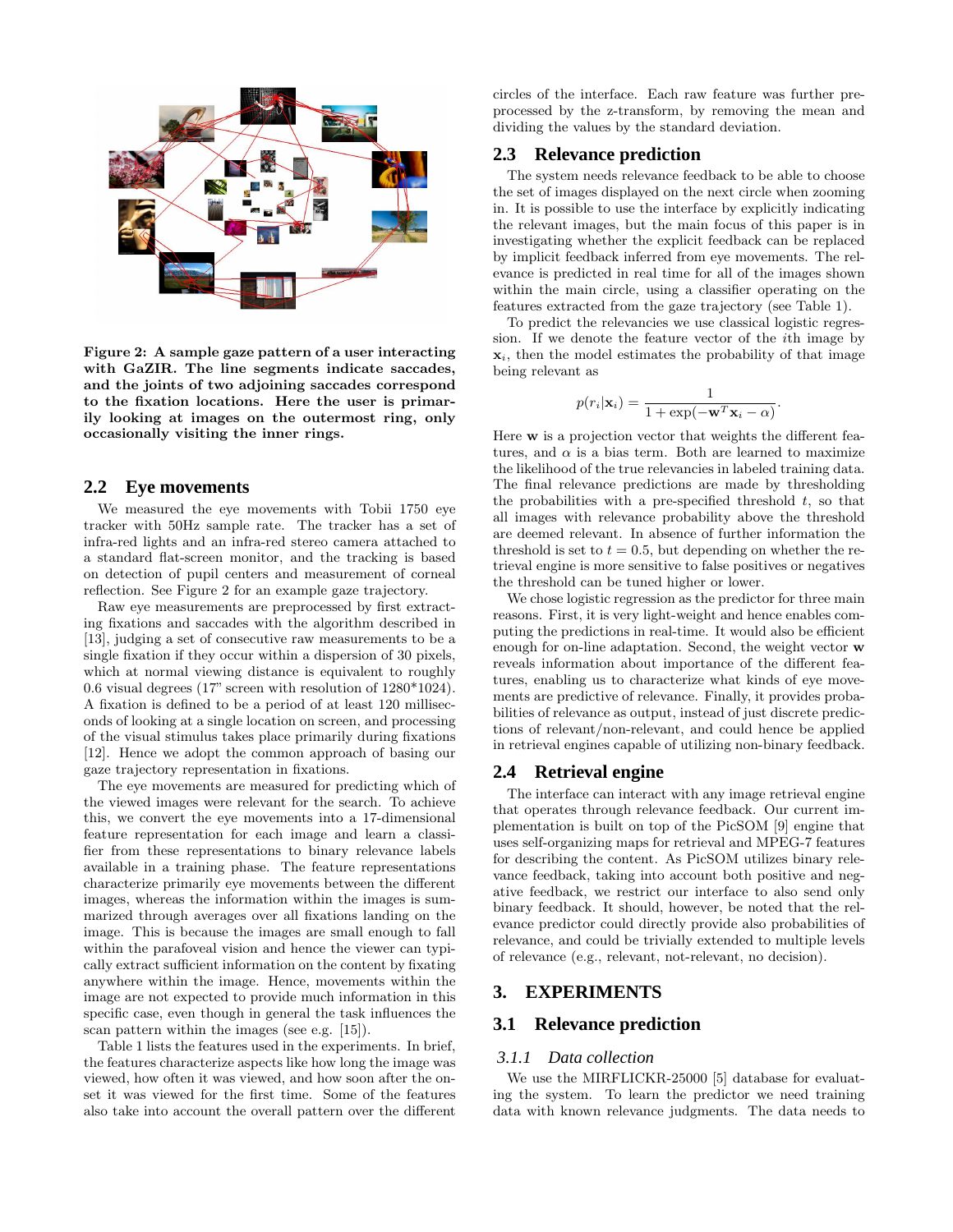| Nr.            | Name            | Description                                                                   | Type             |
|----------------|-----------------|-------------------------------------------------------------------------------|------------------|
| $\mathbf{1}$   | IsRandom        | Whether the images were shown in the first stage (before any user feedback)   | binary           |
| $\overline{2}$ | FirstVisit      | Time passed between image onset and first visit                               | continuous       |
| 3              | MeanLength      | Mean length of fixations                                                      | continuous       |
| $\overline{4}$ | FixTimeSpread   | Standard deviation of fixation occurrence times                               | continuous       |
| $\overline{5}$ | SumLength       | Total length of fixations                                                     | continuous       |
| 6              | MaxContView1    | Maximum continuous viewing time without viewing other images                  | continuous       |
|                | MeanContView    | Mean length of continuous viewing sessions of image                           | continuous       |
| 8              | MaxContView2    | Maximum continuous viewing time without fixating outside the image            | continuous       |
| 9              | RatioTotal      | Proportion of total viewing time over total viewing times of all other images | continuous       |
| 10             | RatioRing       | Proportion of total viewing time over total viewing times in the same ring    | continuous       |
| 11             | MeanSaccLength  | Mean Length of saccade before fixation                                        | continuous       |
| 12             | MeanPrevImage   | Proportion of times when previous fixation also over this image               | continuous       |
| 13             | MeanPrevEmpty   | Proportion of times when previous fixation over empty space                   | continuous       |
| 14             | MeanPrevRing    | Proportion of times when previous fixation over the same ring                 | continuous       |
| 15             | FirstVisitIndex | How many images viewed on this ring before the first fixation on image        | $discrete (0-9)$ |
| 16             | RevisitCount    | How many times image revisited in total                                       | discrete         |
| 17             | PrevDist        | Average distance from previously viewed image on the same ring                | discrete $(0-5)$ |

Table 1: The eye movement features used for predicting the relevance. The distance for PrevDist is measured along the ring, the distance between neighbors being 1.

be collected in a realistic use scenario, to match the kind of eye movements we would expect in real use, yet it needs to be collected before we have a model for making the predictions. The easiest way to do this is to use a stand-in estimator that provides relevance feedback sufficiently close to what the users are expected to think.

In practice, we set up a specific given search task that matches one of the existing high-quality category labels in the MIRFLICKR collection, and asked the users to search for images matching the category description. The true category labels were used as feedback while collecting the data, and after the experiment the users were taken back to the beginning and asked to indicate which of the seen images they had considered relevant by clicking them. This gave us training data with actual user-specific relevancies, while using a substitute relevance feedback during data collection to ensure that the sets of images shown to the user are close to what we should expect in real use.

We collected training data from 6 different users, each performing 6 search tasks. Within each search task the user saw on average around 120 images, so in total we have eye movement measurements over 4300 user-task-image instances. The tasks used in the experiments were chosen randomly from 8 potential classes.

#### *3.1.2 Accuracy*

To evaluate the accuracy of relevance prediction, we carried out a number of experiments where a subset of the training data was used for learning the predictor, and the accuracy was measured on the remaining left-out data. The accuracy is measured with standard information retrieval measures, namely area under the ROC-curve (AUC) and mean average precision (MAP).

First we trained user-specific prediction models, using a cross-validation procedure to evaluate the performance. We learned a separate predictor for a subset of 4 search tasks (out of the total 6), and computed the accuracy measures as averages over the corresponding left-out sets. Four tasks were chosen for training since they already provided fairly large amount of data while the training phase still was quick enough for practical user-adaptation in real-world use.

Figure 3 shows the distribution of AUC and MAP scores for each user separately, using 50 random split-ups of the tasks into the training and test sets. The prediction accuracy is above random for all users, indicating that the eye movements provide information on the image relevance. Somewhat surprisingly, the accuracies of different users show substantial differences. This is partly due to the fact that different users had different search tasks, but it may also indicate systematic differences in using the interface. Further investigation is required to find out why exactly the performance is poor for users 3 and 4.

Even though the user-specific accuracies vary a lot, we tried also a user-independent prediction model. If a predictor trained on other users is sufficiently accurate, the interface can be used without requiring a separate user-specific training phase. To evaluate this we we split all the available data into training and validation parts across the users, and again computed the results as averages over a number of random splits. Precision-recall curves of one run are used for illustrating the performance, and the accuracy is compared to two baseline approaches (Figure 4). The worse baseline corresponds to ordering the images randomly, whereas the other baseline is the simplest possible approach that utilizes the gaze information: Images with at least one fixation are predicted to be relevant, whereas the rest of the images are not relevant. The purpose of the first baseline is to demonstrate that gaze contains useful information, whereas the latter baseline is included for showing the advantage of the more advanced relevance predictor. The prediction model outperforms the baselines according to both performance measures.

#### *3.1.3 What is informative in gaze?*

We first discuss the link between the gaze features and predicted relevance, and then briefly illustrate the typical mistakes of the predictor.

Figure 5 shows the values of the feature weights in the logistic regression model. These were obtained using a subset of two-thirds of all the collected data as a training set. To assess the stability of the weights, the training was done 50 times, each time with a randomly chosen subset of all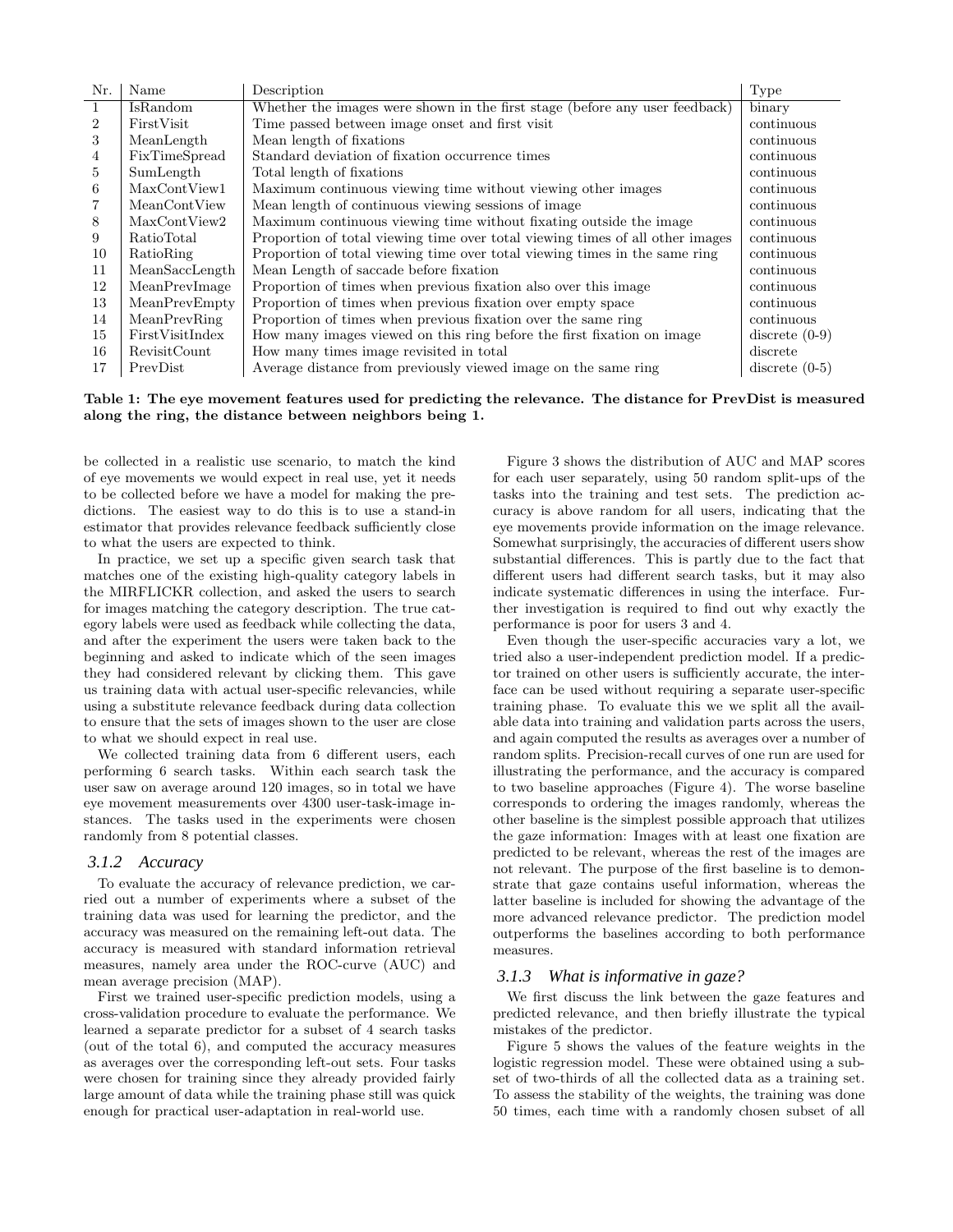

Figure 3: Comparison of retrieval accuracies (MAP and AUC scores) of user-specific relevance prediction models. The box-plots show the distribution of values over different splits to training and validation data. For all users, numbered from one to six on the horizontal axis, the accuracy is above the random baselines shown with dashed lines, but the accuracy depends considerably on the user. For MAP the baselines are user-specific due to different proportions of relevant images.

the data. Most features tend to have a consistently positive or negative effect on the predicted relevance. The first feature has a strong negative weight, indicating that fewer images should be predicted relevant when starting the retrieval process – a random collection of images should show less relevant images on the average.

Example features having strong positive effect are mean length of fixations (3), total viewing time relative to other images (9,10), and the average distance from the previous image (17). All these are fairly intuitive, indicating that the image is more likely to be relevant if the user is looking at it for a long time and breaks the generic viewing pattern to visit the image. At the same time, some observations are less intuitive; for example, the number of images looked at before fixating on the image (15) has a strong positive weight, contradictory to the intuitive expectation of more relevant images visited early on.

Figure 6 shows two false positives (first row) and two false negatives (second row). It can be seen that the first of the "false positive" images in fact contains animals, but this was not noticed by the user when marking the relevant images. The second image is indeed falsely detected as relevant, however, similar images of underwater scenes often show animals. Often the false positives are images that are fairly similar to the relevant ones in terms of content, while missing some detail that would make them relevant. For most retrieval engines these kinds of false positives are not a problem, since the engine would not be able to capture the semantic component that made some of the images relevant



Figure 4: Precision-recall and ROC curves for userindependent relevance prediction model. The predictions (solid line) are clearly above the baseline of random ranking (dash-dotted line), showing that relevance of images can be predicted from eye movements. The retrieval accuracy is also above the baseline provided by a naive model making a binary relevance judgement based on whether the image was viewed or not (dashed line), demonstrating the gain from more advanced gaze modeling.

anyway. Indicating these borderline images as relevant may even improve the retrieval performance, since the engine is guided towards retrieving images that match the conditions where the human user will need to actually process the image in order to determine its relevance.

On the other hand, the false negatives are often images that can be very easily recognized as being relevant. In the most extreme cases a user zooming in rapidly might correctly categorize the image without fixating on it even once, since the peripheral vision can capture sufficient visual features. Separating such images based on the gaze data alone is likely to be extremely hard or even impossible. Such behavior may, however, be an artifact of the experimental setting where the user is searching for images of a given category while not having a real interest in the images. In a real search task peripheral detection would more likely lead to closer inspection of the image.

# **3.2 Image retrieval**

#### *3.2.1 Setup*

Encouraged by the good accuracy of the user-independent relevance predictor, we made a preliminary experiment with the full retrieval system using a pre-trained relevance predictor operating in real time. The predictor was trained on all of the data from the six users, and relevance threshold of  $t = 0.6$  was chosen based on sensitivity analysis of the PicSOM retrieval engine (not shown). Then a set of experiments was performed, using a subset of the same six test subjects to evaluate the actual retrieval accuracy. The subjects were numbers 2, 5 and 6 in Figure 3, chosen to represent average users and excluding the users with the best and worst accuracy.

Each user performed the same six new search tasks. The tasks, shown in Figure 7, were chosen to provide a range of tasks with different complexities and proportions of rel-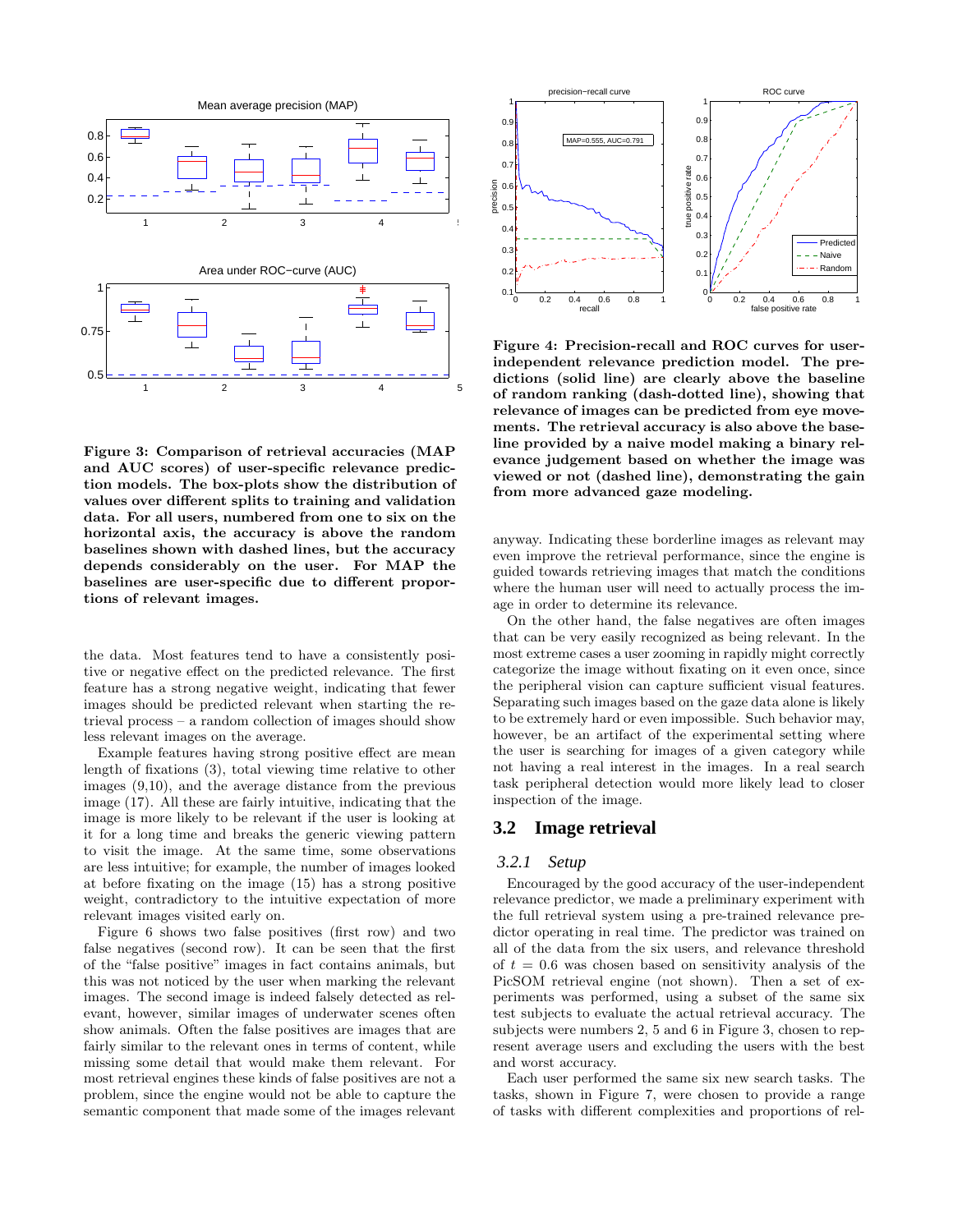

Figure 6: Sample images classified erroneously for the search task *animals*. The first row contains nonrelevant images (according to the ground truth given by the users) that were predicted as relevant, whereas the second row contains images that were falsely predicted as non-relevant. Both false positive images show natural backgrounds that might well have animals (in fact, the left one has birds, yet the user did not indicate it as relevant). The false negative images are such that the user can trivially judge them to include animals based on a quick glance, not needing to focus on the image. The images are from the MIRFLICKR database, and released under Creative Commons license by the Flickr usernames jeslu (top left), amanky (top right), Terry Foote (bottom left), and Malingering (bottom right).

evant images. For two of the tasks each subject used the interface with the gaze-based relevance predictor. For two other tasks the predictor was replaced with a dummy one, predicting each image to be relevant with the probability of the images matching the proportion of relevant category labels in the image collection. This worked as a baseline for determining whether the interface can provide more relevant images than mere browsing in random order would. Finally, the remaining two searches were done with the same interface but using explicit relevance feedback from mouse clicks. This provides an estimate of the accuracy achievable with a traditional point-and-click relevance feedback.

Again the users indicated true relevance judgments after performing the search (not needed for the click-based comparison method). We then measured the performance of the different methods by counting the proportion of relevant images during the whole experiment. To take into account the variability caused by the search target, we constructed the experiment such that each of the three users did the same 6 tasks starting from the same initial conditions. However, different tasks were assigned to the three alternative methods, so that each combination of task+method was measured.

#### *3.2.2 Results*

Figure 7 shows, for each method, the proportion of relevant images shown during the experiment. In all six cases both the explicit and predicted relevance feedback result in more relevant images than random ordering, although for both methods one of the six tasks (*dog* for explicit feedback and *flower* for predicted feedback) are very close to random. The explicit feedback gives on average, as expected, most relevant images, but for three out of six tasks (*people*, *animals*, *dog*) the implicit feedback is either comparable or even better than explicit feedback.

The results are promising, but more extensive testing is required to provide conclusive evidence. Content-based retrieval with relevance feedback is inherently very noisy, and already small differences in early stage feedback can lead to large changes in retrieval accuracy, which could only be smoothed out by averaging over a much larger collection of experiments. Taking into account also the user-specific prediction accuracies presented in Figure 3 we can, however, conclude that the performance of the GaZIR retrieval system is currently sensitive to the personal viewing patterns and the search task.

Further research is needed in particular to figure out why exactly the performance is so poor for *sunset* images, as well as to find out whether the predicted relevancies can actually outperform explicit feedback as shown here for *animals* and *dogs*. We have, however, potential explanations for both. The *sunset* images are easy to spot even with peripheral vision, since they can be characterized with simple color features. As suggested in Section 3.1.3, these kinds of images are often predicted incorrectly to be non-relevant. The ani-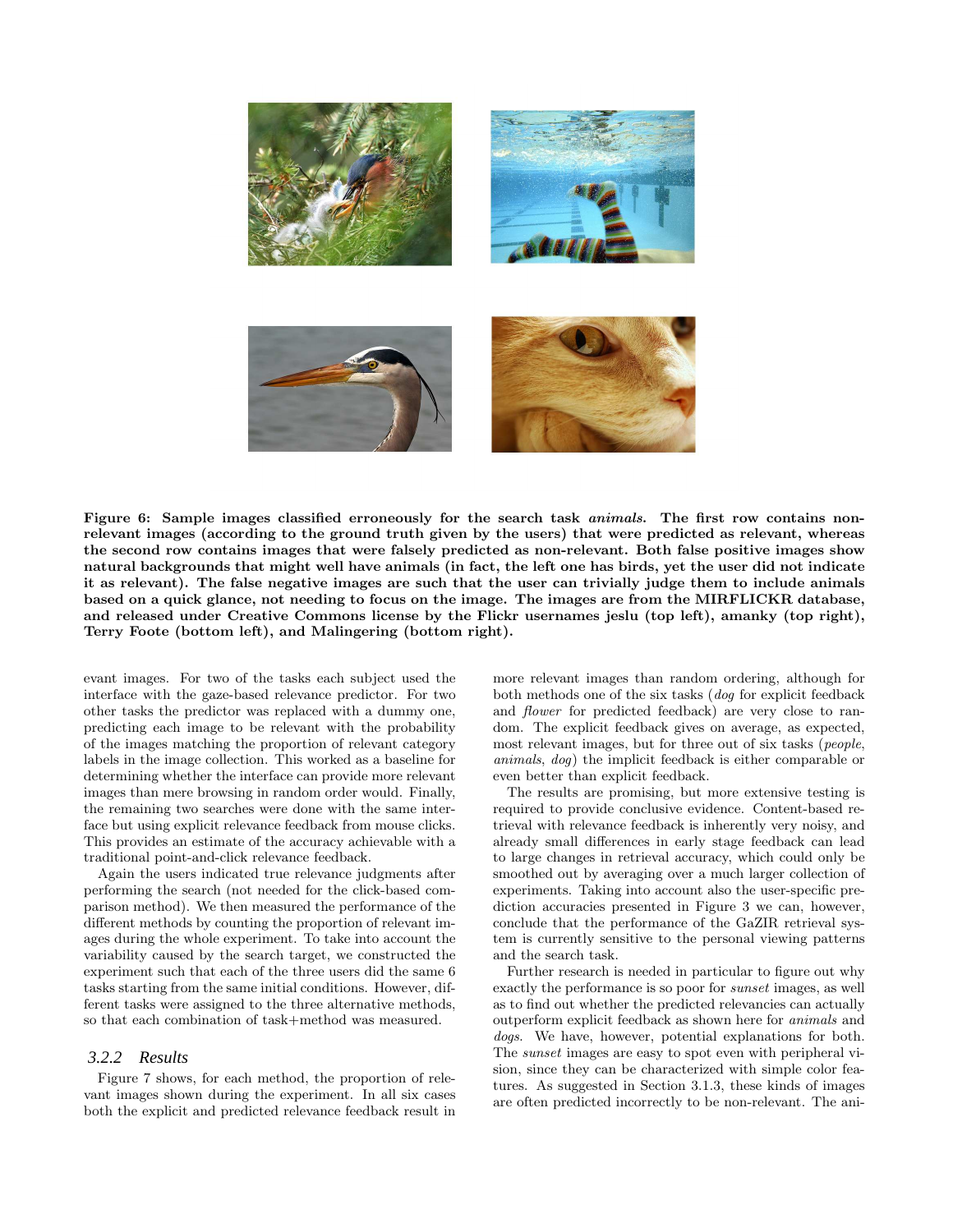

Figure 5: Weights of the user-independent relevance predictor. The numbering of the features corresponds to that in Table 1, and the last item is the bias term. The box-plots show the distribution of the weights in 50 runs, each using a random subset of the data for learning the model. Most of the weights are consistently above/below zero, indicating that the effect of that feature increases/decreases the probability of relevance. See text for further discussion of the features.

mal categories, on the other hand, are such that the user will inspect certain kinds of images to find out whether an animal is present or not, based on prior expectations about natural contexts for animals. Such images are often predicted to be relevant by our model even if there were no animals, which results in the retrieval engine fetching more such images that in turn are likely to contain animals. It may be that the retrieval engine can even more efficiently retrieve potentially relevant images with this kind of feedback as the feature representations used for retrieval consider the whole image, not just the object of interest.

#### **4. DISCUSSION**

We introduced an interface for content-based image retrieval. The interface interacts with existing image retrieval engines that utilize relevance feedback, and automates the relevance feedback collection by using eye tracking. The eye movement measurements are fed into a classifier predicting the relevances, and the predictions are in turn given to the engine.

The interface was designed to improve the information content of eye movements while still being simple and intuitive to use. It provides the user with a set of images at a time, but not in a standard grid structure of most retrieval interfaces. Instead, the images are shown as rings that enable easy movement from image to image, and different sets of images are shown as nested rings zooming towards infinity. This allows easy backtracking.

We demonstrated by empirical experiments that the relevance of the images can be inferred from eye movements with a reasonably good accuracy. Some typical cases of mistaken predictions were demonstrated, and high variance over users was pinpointed as the main open question — for some users the prediction accuracy is excellent, whereas for some the accuracy is not much better than random guessing. We also made brief preliminary experiments with the full retrieval system. The results are promising, but more extensive testing is required for conclusive evidence. Again, the model seems to work very well in some conditions (certain kinds of



Figure 7: Retrieval performance in real user experiments. The bars indicate the proportion of relevant images shown during the search in six different search tasks for three different feedback methods. Explicit denotes the standard point-and-click feedback, predicted means implicit feedback inferred from gaze, and random is the baseline of providing random feedback. In all cases both actual feedback types outperform the baseline, but the relative performance of explicit and implicit feedback depends on the search task. See text for further analysis of the results.

search tasks, sufficiently large number of relevant images), while underperforming in others.

To our knowledge, the current system is the first attempt of building a sophisticated image retrieval interface that utilizes implicit gaze information. As such, it is definitely not a finalized version. Further work will be needed for instance to provide the user the possibility to correct mistakes made by the relevance predictor. As shown by the experiments, implicit cues from eye movements do not work well in all situations, and hence some kind of overriding or other interaction with explicit commands might be beneficial. One way towards that is to use the relevance predictions to alter the saliency of the images, for example by showing images that are less likely to be relevant in smaller size.

# **5. ACKNOWLEDGMENTS**

The authors belong to the Finnish Center of Excellence in Adaptive Informatics. The research leading to these results has received funding from the European Community's Seventh Framework Programme (FP7/2007-2013) under *grant* agreement n° 216529, and from the TKK MIDE Programme (project UI-ART). We also acknowledge the support of the PASCAL2 EU FP7 network of excellence.

All photographs displayed in the paper are from the MIR-FLICKR database consisting of Flickr images released under Creative Commons license. We thank the photographers of the images and have credited the creators of the images reproduced in this paper, excluding the small thumbnail versions visible in the screenshots.

# **6. REFERENCES**

[1] R. Bates and H. Istance. Towards eye based virtual environment interaction for users with high-level motor disabilities. *Special Issue of International Journal of Disability & Human Development: The International Conference Series on Disability, Virtual Reality and Associated Technologies*, 4(3):275–282, 2005.